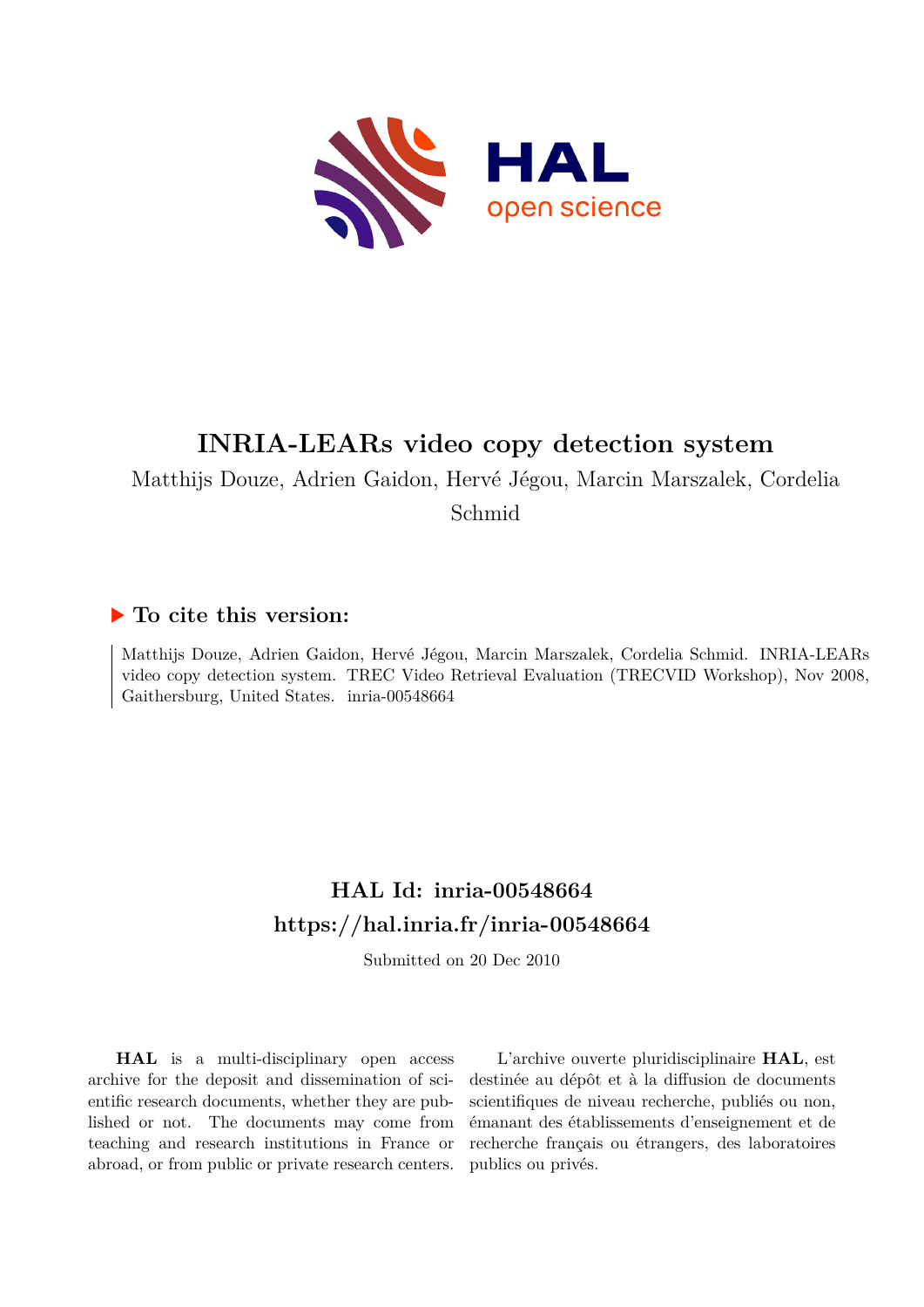# INRIA-LEAR'S VIDEO COPY DETECTION SYSTEM

 $\emph{Mathijs Douze}^{1}$ , Adrien Gaidon<sup>2</sup>, Herve Jegou<sup>1</sup>, Marcin Marszałek<sup>2</sup> and Cordelia Schmid<sup>1,2</sup>

INRIA LEAR, LJK

Grenoble, France

<sup>1</sup>*Copyright detection task* <sup>2</sup>*High-level feature extraction task*

### 1. INTRODUCTION

A video copy detection system is a content-based search engine [1]. It aims at deciding whether a query video segment is a copy of a video from the indexed dataset or not. A copy may be distorted in various ways. If the system finds a matching video segment, it returns the name of the database video and the time stamp where the query was copied from.

Fig. 1 illustrates the video copyright detection system we have developed for the TRECVID 2008 evaluation campaign. The components of this system are detailed in Section 2. Most of them are derived from the state-of-the-art image search engine introduced in [2]. It builds upon the bag-of-features image search system proposed in [3], and provides a more precise representation by adding 1) a Hamming embedding and 2) weak geometric consistency constraints. The HE provides binary signatures that refine the visual word based matching. WGC filters matching descriptors that are not consistent in terms of angle and scale. HE and WGC are integrated within an inverted file and are efficiently exploited for all indexed frames, even for a very large dataset. In our best runs, we have indexed 2 million keyframes, represented by 800 million local descriptors.

We give some conclusions drawn from our experiments in Section 3. Finally, in section 4 we briefly present our run for the high-level feature detection task.

### 2. COPY DETECTION SYSTEM

An overview of the system we have designed for this task is given Fig. 1. Each step is identified by a circled number. The feature extraction part ②-⑤ is illustrated Fig. 2. The components of this system are detailed hereafter.

## 2.1. Frame extraction ➀

The first step of our system extracts frames from videos. Two frame extraction methods have been used:

◦ *Uniform subsampling:* a fixed number of frames per time unit is extracted. Using this method, we have extracted 2.5 frames per second, i.e., one frame out of 10.



Fig. 1. Overview of our copyright detection system

This is the method we have used in our runs STRICT and SOFT.

◦ *Stable keyframes:* Here, we extract only a few representative keyframes per shot. The main advantage of this method is to produce a limited number of frames (1 frame every 6 s on average).

In our preliminary experiments, we observed that the stable keyframe selection caused an insufficient number of frame matches. Therefore, for our KEYSADVES run, we used an *asymmetric sampling strategy*:

- stable keyframe were extracted on the dataset side, producing a relatively small set of frames.
- the query frames were extracted using uniform subsampling.

#### 2.2. Features ➁–➂

The core of our image system is based on local invariant descriptors. Such a description is able to match small parts of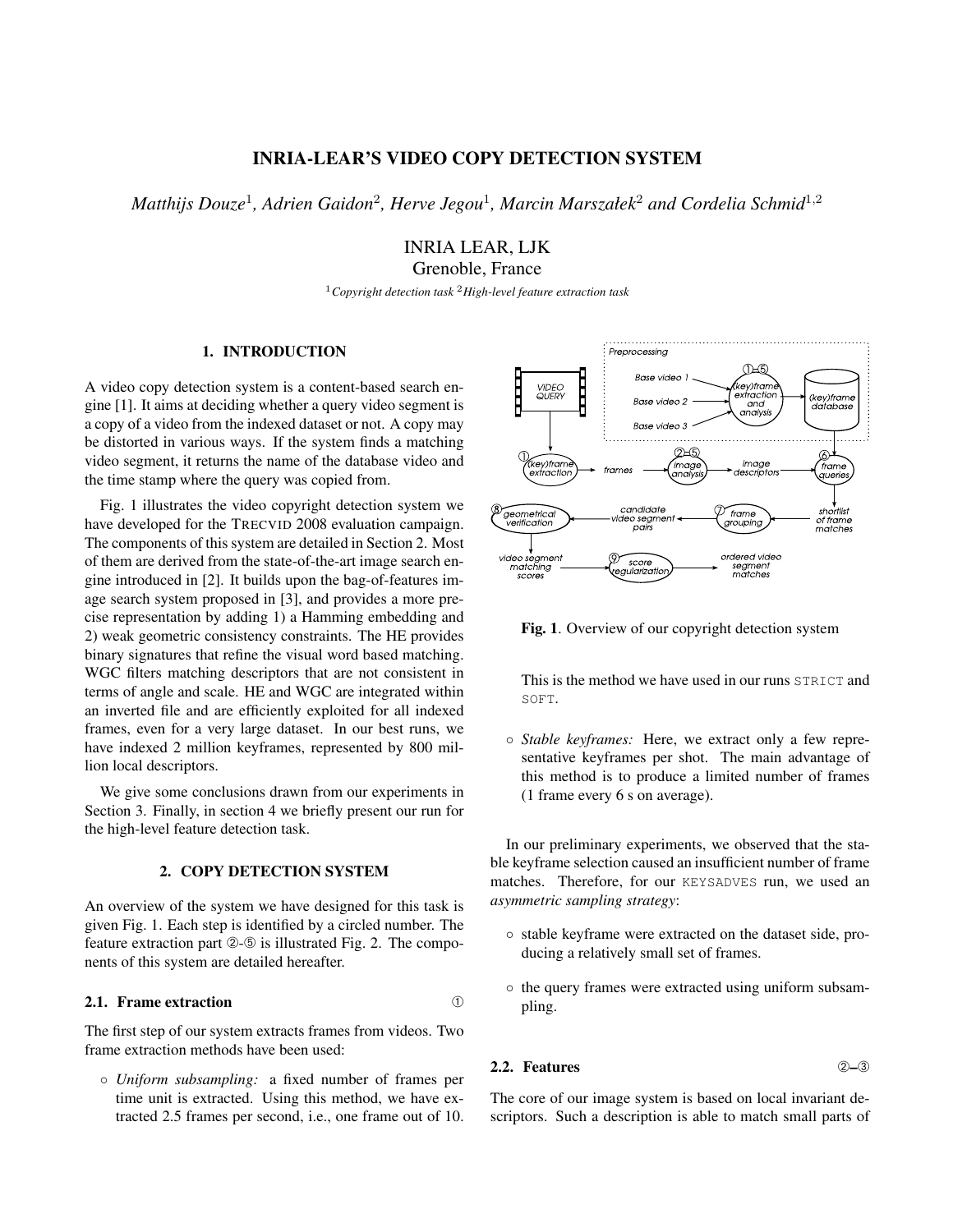

Fig. 2. Feature extraction from the frames: descriptor generation and conversion to a compact representation.

video frames, which is necessary to handle the picture-inpicture transformation. It is also appropriate to handle difficult global transformations, such as camcording, pattern insertion or combined transformations.

We have extracted only one type of features from the video. This extraction is performed in two steps: detecting regions of interest and computing descriptors on those.

➁ Detector: We used the Hessian-Affine region extractor of [4], using the software of [5] with the default parameters. This region extractor is invariant to several image transformations:

- *Scale invariance:* The Hessian interest point detector is invariant to scale changes. It is used together with automatic scale selection, as first proposed in [6].
- *Orientation invariance:* It is obtained by computing the dominant gradient orientation. The extracted regions are rotated such that this dominant orientation is aligned with a common direction.
- *Affine invariance:* This one is obtained using the iterative algorithm proposed in [4].

The affine invariance provided by the Hessian-Affine detector is obviously of interest for the camcording transformation. It is also useful for any type of transformations, because the frame extraction may not extract exactly the same frames on corresponding videos. In this case, the affine normalization allows the system to match frames from the same shot even if the camera position is not exactly the same, or if the scene or the objects have moved between the considered frames.

➂ Descriptor: We use the SIFT descriptor [7], which produces 128-dimensional vectors. The description has been generated using the implementation [5] with default parameters.

#### 2.3. Bag-of-features and Hamming Embedding  $\qquad \quad \circledA - \circledB$

Our core image system builds upon the state-of-the-art image search that we proposed in [2]. This paper improves the socalled "Video-Google" bag-of-features image search system first introduced by Sivic and Zisserman [3]. The key steps of our system are detailed below.

Visual codebook generation (off-line): The quantizer is a partitioning of the space of descriptors. It is defined by a set of centroids. Each centroid is called a "visual word", belonging to a "visual vocabulary". Our visual vocabulary has been generated using the k-means algorithm learned on a subset of descriptors from the video database. We have used  $k = 200000$ visual words in all our experiments and runs.

➃ Assigning the descriptors to visual words: Each SIFT descriptor of a given frame is assigned to the closest visual word. This quantization step amounts to representing a descriptor by the corresponding centroid index  $q(x)$ . On the query side, instead of choosing only the nearest neighbor, each descriptor is assigned to *several* nearest visual words. This strategy is similar to the multiple descriptor assignment proposed in [8], except that we perform multiple assignment for the query only, not for the indexed video dataset. This limits the memory usage of the frame indexing structure.

➄ Hamming Embedding: At this point, a given descriptor x is represented by the corresponding quantization cell  $q(x)$ . Because of the high dimensionality of the descriptors, comparing them with the cell index is not precise enough: although around 99.9995% are filtered out, quite different descriptors can still match.

To address this problem, we have used the Hamming Embedding method proposed in [2]. The key idea is to represent a descriptor by both the index  $q(x)$  and a binary signature  $b(x)$ of length 64, where  $b(.)$  is the Hamming Embedding function associated with the visual word  $q(x)$ . It is designed such that the Hamming distance

$$
h(b(x), b(y)) = \sum_{1 \le i \le 64} |b_i(x) - b_i(y)| \tag{1}
$$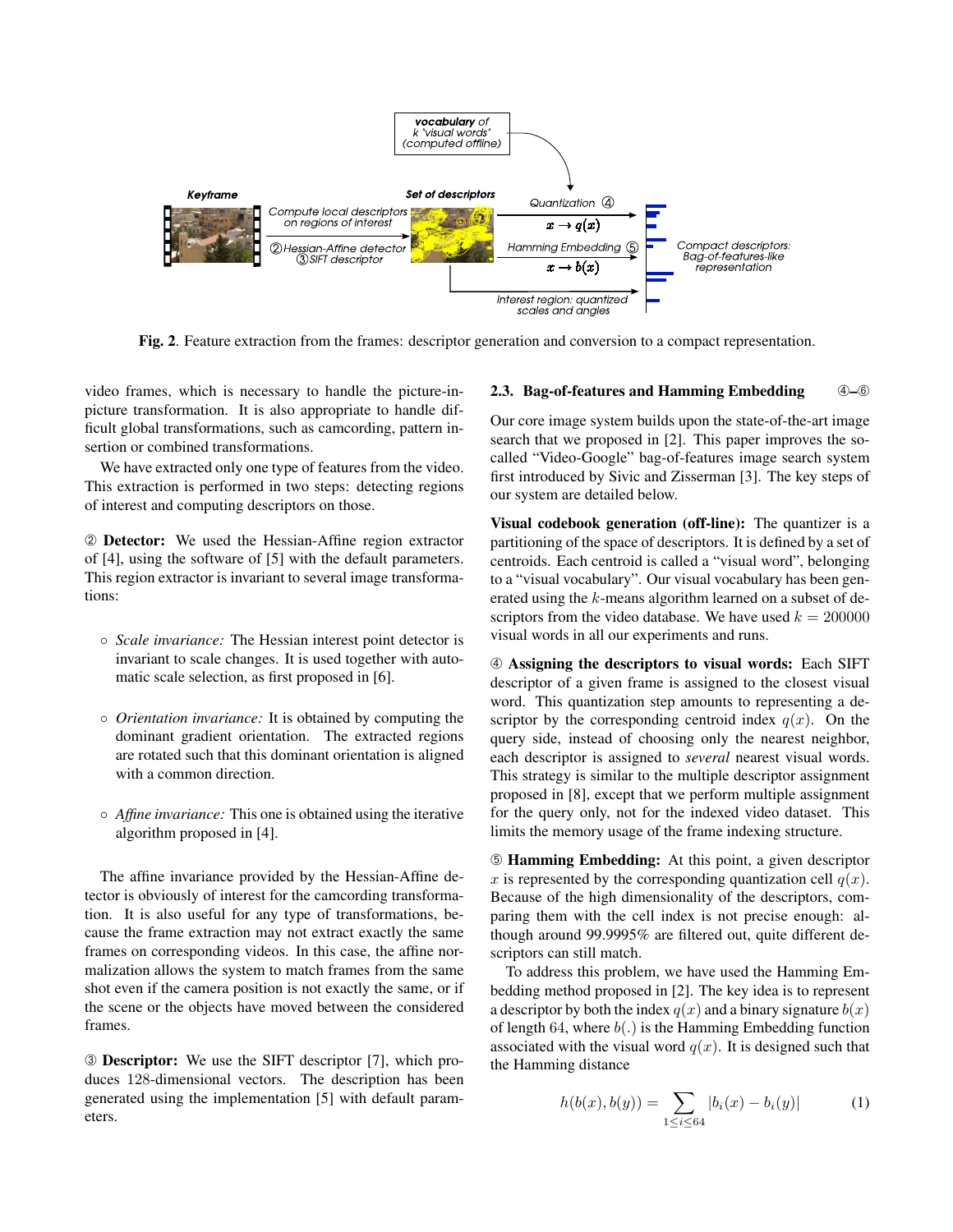between two descriptors x and y lying in the same cell reflects the Euclidean distance  $d(x, y)$ . A descriptor is now represented by  $q(x)$  and  $b(x)$ . The descriptor matching function  $f_{\text{HE}}$  is then defined as

$$
f_{\text{HE}}(x,y) = \begin{cases} w(h(b(x),b(y))) & \text{if } q(x) = q(y) \\ 0 & \text{and } h(b(x),b(y)) \le h_t \\ 0 & \text{otherwise} \end{cases}
$$
 (2)

where  $h(.,.)$  is the Hamming distance defined in Eqn. 1,  $h_t = 22$  is a fixed Hamming threshold and  $w(.,.)$  is a soft weighting function that gives higher scores to smaller Hamming distances. Using the threshold  $h_t$  on non matching images, only one descriptor out of 15 millions is considered a match (98.8% of the cell's descriptors are filtered out by the binary signature check).

Given a query frame with m' descriptors  $y_{i'}$ ,  $1 \le i' \le m'$ , the score associated with a frame  $j$  is given by

$$
s_j^* = \frac{1}{\sqrt{m_j \ m'}} \sum_{i'=1..m'} \sum_{i=1..m_j} f_{\text{HE}}(x_{i,j}, y_{i'}), \quad (3)
$$

where  $m_j$  is the number of descriptors of the frame j.

➅ Inverted file: In order to compute the score of Eqn. 3 efficiently, the entire set of descriptors of the video dataset is stored in a structure similar to the inverted file used in text retrieval, and used in the image search system of [3]. This structure is composed of  $k$  lists of descriptor entries, each corresponding to a visual word. This greatly reduces the complexity, because only the descriptors assigned to the same quantizer centroid as the query descriptor are checked.

We store *one entry per descriptor* in the inverted list of the corresponding visual word. The entry contains:

- the image id ;
- $\circ$  the binary signature  $b(x)$ ;
- $\circ$  the quantized dominant orientation  $qa(x)$ ;
- $\circ$  the quantized scale  $qs(x)$ .

The resulting structure is illustrated Fig. 3. The memory usage 12 bytes per local descriptor, see [2] for details. Note that, for a given query descriptor  $x$ , the set of entries associated with the corresponding visual word  $q(x)$  is analyzed. According to Eqn. 2, only the dataset descriptors that are consistent in terms of the binary signature  $b(x)$  will produce a vote. In addition to the filtering steps based on  $q(x)$  and  $b(x)$ , the difference of orientations and log-scales are estimated for each frame. This is done in order to use WGC [2], i.e., geometrical information is used for all descriptors for further filtering.



Fig. 3. Modified inverted file structure.

#### 2.4. Frame grouping  $\oslash$

At this point, we have a set of matching frames between the query video and database video sequences. Compared to the voting functions used in [1], we estimate the temporal and geometrical parameters separately. We compute a Hough transform to estimate them.

Each frame match indicates a potential resulting video b (the one from which it has been extracted), a time shift  $\delta t$  that aligns the query with this database video, and also a score s computed from the inverted file. This gives a weighted vote  $(b, \delta t, s)$  for video b and time shift  $\delta_t$ . These votes are accumulated in a 2D Hough histogram in  $(b, \delta t)$ .

We make a shortlist of 400  $(b, \delta t)$  hypotheses from the largest bins of the Hough histogram, and collect the frame matches that vote for each hypothesis. If some frame matches in a group are too far apart in time (more than 1 minute), the group is split.

#### 2.5. Geometrical verification  $\qquad \qquad \circledR}$

This stage aims at re-scoring the video segment matches using more geometrical information, i.e. using the positions of the interest points, in the spirit of the re-ranking stage of [9].

We assume that the geometrical transform between the query and the video of the database is approximately constant in time, similar to [1]. This requires, for example, that the video camera does not move while camcording. We hence estimate the transform directly from the descriptor matches. This is more robust than matching two images, as point matches are accumulated over several frames.

We use Lowe's method [7] to estimate a 2D affine transform between the video segments:

- approximate similarity hypotheses are generated using a 4D Hough space, i.e. using a similarity transformation model ;
- a full affine transform is estimated from the point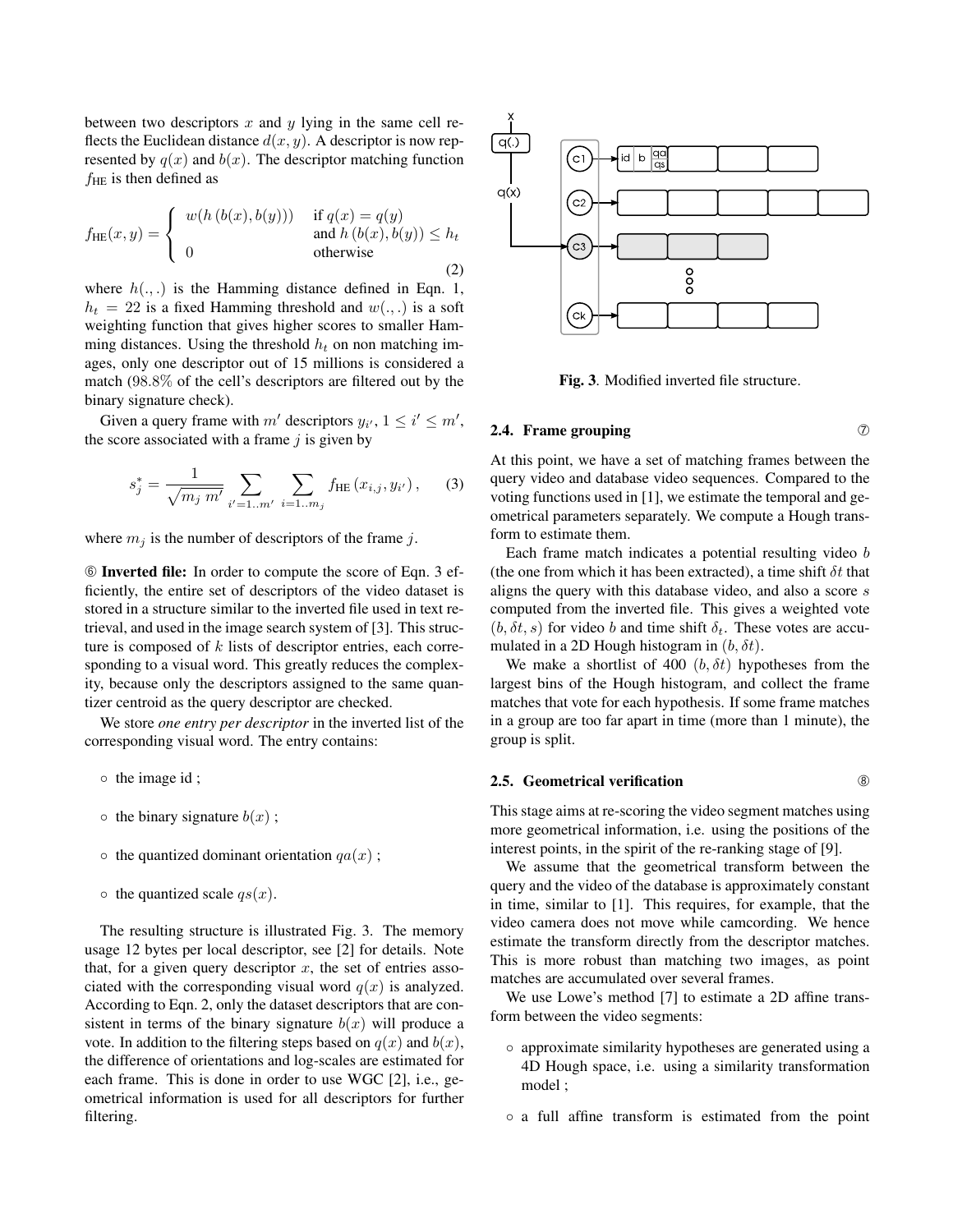matches that "agree" with each similarity transformation;

◦ the best hypothesis, i.e. the one that corresponds to most of the matches, is retained.

We introduce priors in the hypothesis ranking stage: in the case of TRECVID the scale factor is between 1 and 2 and that there is no big rotation or skew, etc.

#### 2.6. Score aggregation strategy  $\qquad \qquad \circ$

As an output of the previous stage, we have obtained a set of segments and a score for each of them. This score corresponds to the total number of inliers (matching descriptors) for all matching frames normalized by the duration of the segment. We observed on our validation set that this score was quite different from one query to another.

To address this problem, we have used a frame score normalization procedure. The objective of this step is to reduce the contribution of the query frames that receive high scores for several videos from the dataset. Therefore, we first compute the sum  $t_f$  of all scores associated with a given query frame. We then update the score  $s_f$  associated with a given match as

$$
s_f := s_f \times \left(\frac{s_f}{t_f}\right)^2.
$$
 (4)

Hence, if a query frame votes for only one dataset video frame, then  $s_f = t_f$  and the score  $s_f$  is not modified. Conversely, if a frame receives many votes of similar strength for different videos, the impact of this frame on the final score is greatly reduced.

A video segment score  $s_v$  is then obtained by summing its frame scores and by dividing it by the number of query video frames. This score is finally updated using a strategy similar to Eqn. 4, as

$$
s_v := s_v \times \left(\frac{s_v}{m_v}\right)^2,\tag{5}
$$

where  $m<sub>v</sub>$  is the highest score obtained among all the video segments. This final score update penalizes the segments which are not ranked first. This reduces the number of false positives when a decision threshold is used, as done when using NDCR measure, see Section 3.

#### 3. EXPERIMENTS

#### 3.1. Validation datasets

As required by the evaluation procedure [10], we have not evaluated our system on the final test videos, nor merged the results across transformations. Because the validation set provided by TRECVID was too small and not difficult enough, we have used two other datasets to improve the feedback obtained when measuring the system accuracy.

Image dataset: We have used our own INRIA Holidays dataset [11] to improve our core image system. This dataset mainly contains personal Holiday photos. The remaining ones were taken on purpose to test the robustness to various transformations: rotations, viewpoint and illumination changes, blurring, etc. The dataset includes a very large variety of scene types (natural, man-made, water and fire effects, etc).

Video dataset: We have created a video validation set. We have implemented a video transformation tool based the transformations specified for the copyright evaluation task<sup>1</sup>. We have adjusted the transformation parameters to obtain difficult transformations.

- to design the temporal and geometrical verification used in the re-ranking stage ;
- to adjust the a scoring strategy to produce scores which are consistent across queries.

#### 3.2. Handling of specific transforms

The image matching part of our system (stages  $@$ - $@$  and ➇) was developed to handle pictures of mostly static natural scenes seen under different viewing conditions. Hereafter, we review how it responds to the different TRECVID transformations , from least to most difficult, and the adaptations we have made.

Frame dropping: As our system is based on frame matching (without motion information), it is not disturbed by dropped frames.

Change of gamma/contrast: The SIFT descriptor is invariant to this change, as it represents an approximately linear change in gray-levels.

Blur, blocks, re-encoding, noise: We observed that, when evaluated individually, such transformations do not disturb the image core system (which often performs better than an untrained human, see Fig. 4d). This is due to the multi-scale detection of interest points: the transformations have little influence on large-scale points, which remain stable.

Camcording, occlusions, crop: Camcording and partial occlusion are relatively easy versions of the changes in viewing conditions the image core system is able to handle, so there was no specific development required. We tightened the prior on the 2D transform estimated in ➇ to allow only for small rotations and skews. Local descriptors handle occlusions and crops, as they remain unchanged for part of the image even if the rest changes.

Fig. 4a) shows an example for an occluding pattern of more 1/2 of the image size to which our system is robust.

<sup>1</sup>Code available athttp://lear.inrialpes.fr/software.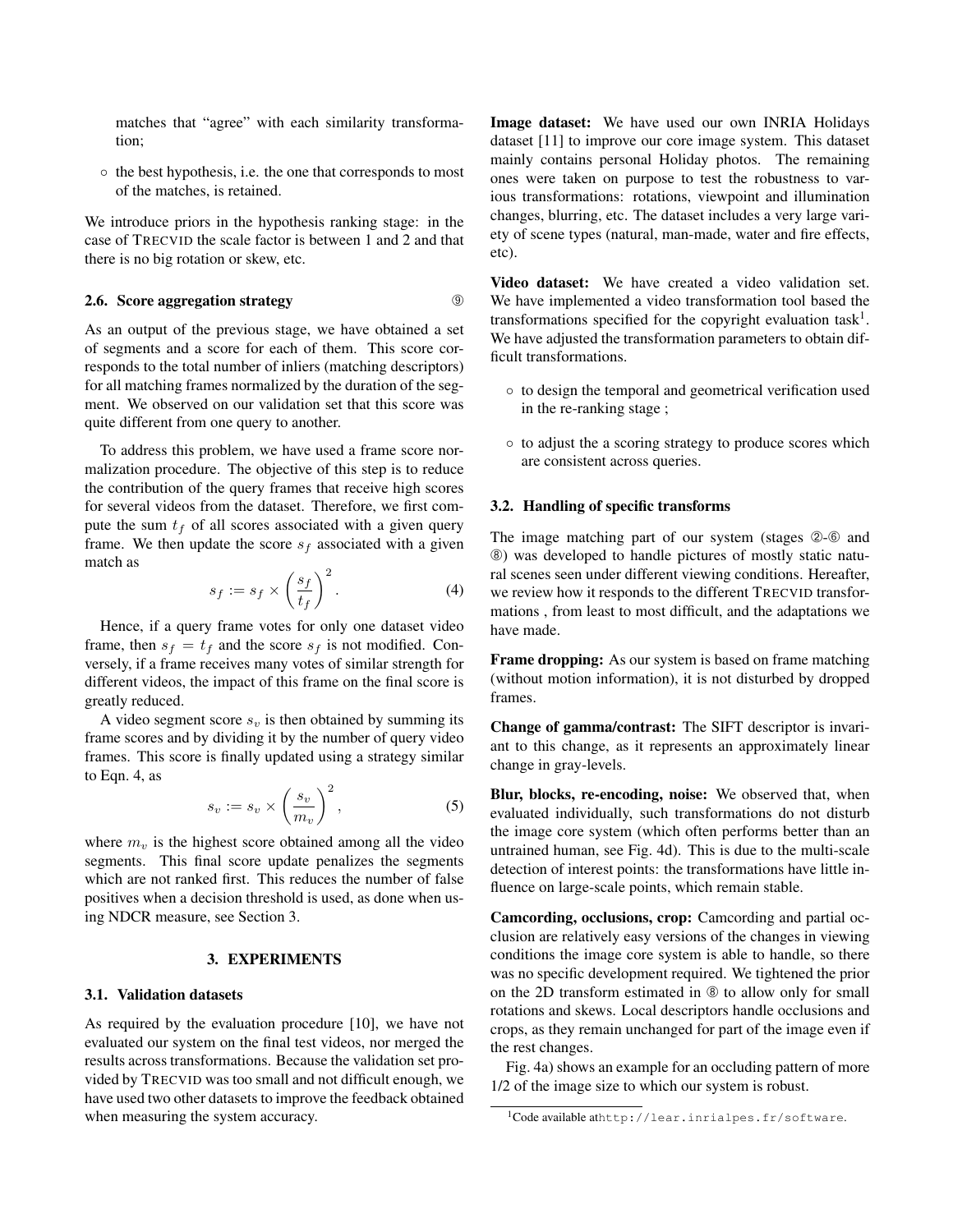





(c) cluttered background (d) hardly visible match (on the right: the base frame)

Fig. 4. Example frames from transformed videos.

Speed change: The sequences can be accelerated or slowed down by up to  $\pm 20\%$ . This has an effect on  $\oslash$ : for distant matched frames, the  $\delta t$  values are different, and may vote for different bins in the  $(b, \delta t)$  histogram. A solution is to compute a 3D histogram  $(b, \delta t, f)$  which additionally estimates the speedup factor  $f$  like in [1]. However, we found this unnecessary as the histogram bins in  $\delta t$  are large enough with respect to the specified length of the sub-videos.

Flip: The image core system is not robust to flipping (or any affine transform with a negative determinant). Indeed the affine and orientation normalizations of ➁ are not invariant this transformation. We handle this by querying the flipped video sequence. The results of the query and of the flipped query are merged in  $\oslash$ .

Interestingly, video sequences and their flipped version often appear close together in the shortlist, presumably because typical scenes contain numerous symmetric objects (Fig. 4b).

Picture-in-picture: This transform is especially difficult to handle in combination with small-scale attacks (such as blur) where only a few very large interest points of the initial video are stable.

However, if a significant scale change is combined with a cluttered background video (Fig. 4c), the few robust points are outnumbered by the clutter points.

To address this issue, we have maintained a second

database of half-sized videos and perform all queries in both bases (normal-sized and half-sized). Note that this adds an overhead of "only" 25% in ➅, as the second base contains many less interest points.

Conclusions: We have not used any explicit detection of specific transforms, mainly due to time constraints. However, our core image system was able to handle most of these transformations without modification. The others (picture-in-picture, flip) have been handled by specifically performing separate computations (four queries to handle all combinations of flip and half-size) in steps ➀-➅.

For most videos, applying the entire chain with uniform frame sampling is an overkill. In these cases, the parameters used in our run KEYSADVES are sufficient.

The shortlist sizes of the output of steps  $\circledcirc$  and  $\circledcirc$  are important parameters. True positives may be lost by pruning too many hypotheses, but keeping too many of them disturbs the less robust steps that use them as input.

#### 3.3. Results

Table 1 shows the differences between our three runs. Note that these runs only differ in the parameters used, except the run STRICT for which we have kept at most one video per query.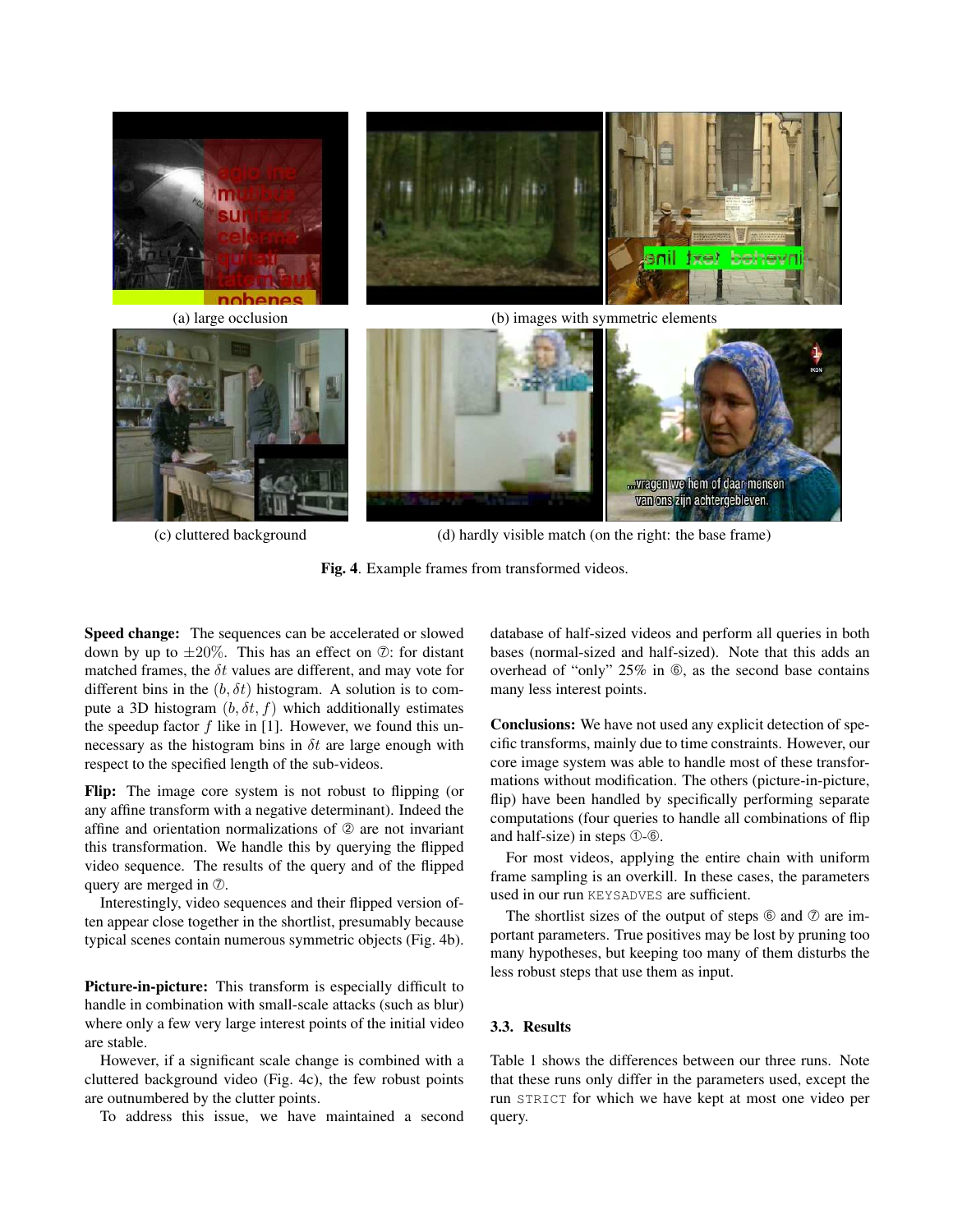|                                    | <b>KEYADVES</b> | STRICT      | SOFT |
|------------------------------------|-----------------|-------------|------|
| number of indexed frames           | 95.411          | 2,080,446   |      |
| number of indexed descriptors      | 39.112.273      | 874,697,777 |      |
| shortlist length in $\circledcirc$ | 500             | 500         | 1500 |
| keep top-ranked video only         | no              | ves         | no   |

Table 1. Parameters of our runs.

|                 | <b>KEYADVES</b> | STRICT | SOFT  | BEST1 | BEST <sub>2</sub> | MEDIAN |
|-----------------|-----------------|--------|-------|-------|-------------------|--------|
| T1              | 0.328           | 0.079  | 0.126 | 0.363 | 0.385             | 0.763  |
| T <sub>2</sub>  | 0.255           | 0.015  | 0.046 | 0.148 | 0.160             | 0.935  |
| T3              | 0.220           | 0.015  | 0.015 | 0.076 | 0.087             | 0.567  |
| T4              | 0.206           | 0.023  | 0.038 | 0.095 | 0.095             | 0.556  |
| T <sub>5</sub>  | 0.213           | 0.000  | 0.012 | 0.000 | 0.027             | 0.350  |
| Т6              | 0.290           | 0.038  | 0.069 | 0.192 | 0.219             | 0.571  |
| T7              | 0.317           | 0.065  | 0.115 | 0.436 | 0.498             | 0.810  |
| T <sub>8</sub>  | 0.258           | 0.045  | 0.045 | 0.076 | 0.077             | 0.763  |
| T9              | 0.266           | 0.038  | 0.080 | 0.173 | 0.176             | 0.951  |
| T <sub>10</sub> | 0.406           | 0.201  | 0.246 | 0.558 | 0.614             | 0.903  |

Table 2. NDCR measures for our three runs (KEYSADVES, STRICT and SOFT). Lower values correspond to better scores. The values given for BEST1 and BEST2 are the best ones obtained by all other participants for each transformation. Similarly, the column MEDIAN indicates the median NDCR value of all participants.

NDCR: The official detection accuracy measure of the copyright detection task is the Normalized Detection Cost Ratio  $(NDCR)^2$ . This measure is a trade-off between the cost of missing a true positive and the cost of having to deal with false positives. The optimal cost threshold, i.e. the one minimizing this cost, is computed for each transformation. NDCR=0 indicates perfect results for the transformation considered. With the parameters used for the evaluation, the cost of false positives was much higher than that of missing a true positive. This explains why our run STRICT obtains better results than our run SOFT for all transformations.

Table 2 gives the NDCR scores for our three runs, the two best scores among all other participants and the median run. Note that the change in contrast, referred to by T5, is clearly a quite easy transformation, as two participants have obtained perfect results (Our run STRICT and the run IMEDIA-Fusion). This table shows the relevance of our approach: our run STRICT obtain the best results for all the transformations.

Precision-Recall: The precision-recall curves are a standard way of measuring the performance of an information retrieval system. We have generated these curves for representative transformations, mainly those where the participants have obtained the lowest values of NDCR. Fig. 5 gives, for these transformations, the precision-recall curves associated with the 5 best runs among all participants.

Localization accuracy: The accuracy of the localization was measured by the F1 measure. F1 is defined as the harmonic

|                 | <b>KEYADVES</b> | STRICT | SOFT  | BEST1 | BEST <sub>2</sub> | MEDIAN |
|-----------------|-----------------|--------|-------|-------|-------------------|--------|
| T1              | 0.672           | 0.948  | 0.928 | 0.988 | 0.869             | 0.657  |
| T2              | 0.684           | 0.952  | 0.933 | 0.990 | 0.863             | 0.471  |
| T <sub>3</sub>  | 0.667           | 0.950  | 0.918 | 0.989 | 0.906             | 0.758  |
| T <sub>4</sub>  | 0.692           | 0.946  | 0.921 | 0.987 | 0.939             | 0.743  |
| T <sub>5</sub>  | 0.672           | 0.949  | 0.916 | 0.989 | 0.936             | 0.774  |
| T6              | 0.698           | 0.950  | 0.922 | 0.992 | 0.905             | 0.729  |
| T7              | 0.701           | 0.941  | 0.914 | 0.993 | 0.863             | 0.698  |
| T <sub>8</sub>  | 0.676           | 0.950  | 0.918 | 0.991 | 0.886             | 0.691  |
| T <sub>9</sub>  | 0.681           | 0.951  | 0.929 | 0.986 | 0.860             | 0.552  |
| T <sub>10</sub> | 0.699           | 0.946  | 0.923 | 0.864 | 0.842             | 0.658  |

Table 3. F1 measures for our three runs (KEYSADVES, STRICT and SOFT). Higher values correspond to better scores. The values given for BEST1 and BEST2 are the best obtained by all other participants for each transformation. Similarly, the column MEDIAN indicates the median F1 value of all participants.

mean of precision and recall, with precision and recall obtained for the optimal threshold resulting from the NDCR measure computation.

This definition depends on the optimal decision threshold, and makes impossible to compare the values of different runs as they include different videos. Indeed, the best runs in terms of the NDCR measure are penalized when computing the F1 measure because most difficult queries are included into the score estimation. Nevertheless, it still provides a good indicator of the localization accuracy of a system.

Table 3 shows that a high sampling rate is important to obtain good results, i.e., our runs STRICT and SOFT are much better that our run KEYSADVES.

#### 4. HIGH LEVEL FEATURE EXTRACTION

We have submitted one method called LEAR basic 1 which classifies keyframe based on the approach of Zhang *et al.* [12]. We do not use temporal information or audio.

Our approach first extracts several image representations which differ in the image description and the spatial partitioning of the image (cf. section 4.1). These representations are then combined within a one-against-rest non-linear Support Vector Machine [13] as described in section 4.2.

We only use the publicly available keyframes (one per subshot) and their annotations resulting from the collaborative annotation conducted by Georges Quenot *et al.* [14]. We do not sample the shots for more frames.

#### 4.1. Image representation

We densely sample the images using a multi-scale grid and use Harris-Laplace [4], Hessian, Harris-Harris and Laplacian [6] interest points detectors. We use the SIFT [7] descriptor to describe local interest regions.

<sup>2</sup>See http://www-nlpir.nist.gov/projects/tv2008/ Evaluation-cbcd-v1.3.htm#eval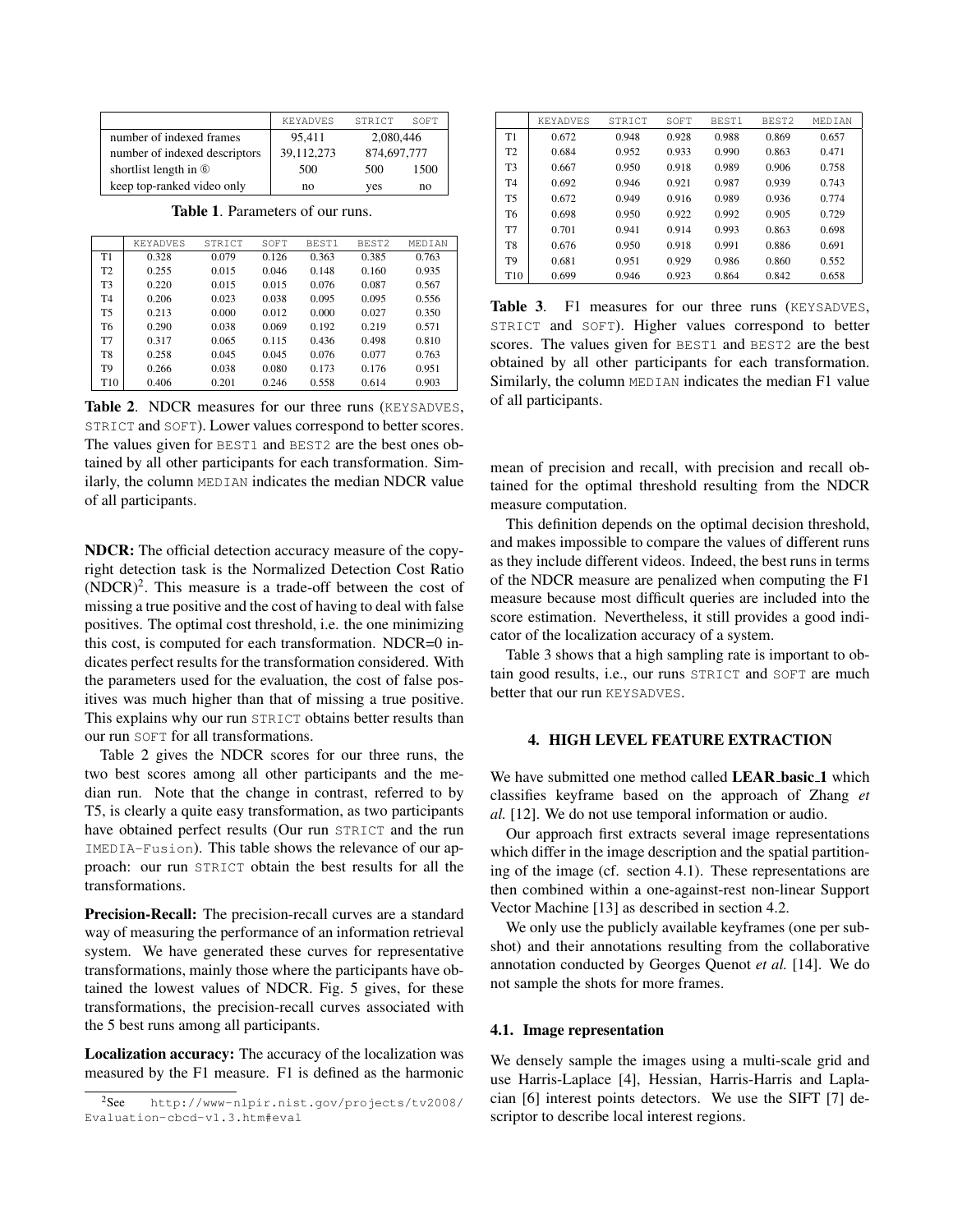

Fig. 5. Precision-recall curves for the 5 best runs for the NDCR measure